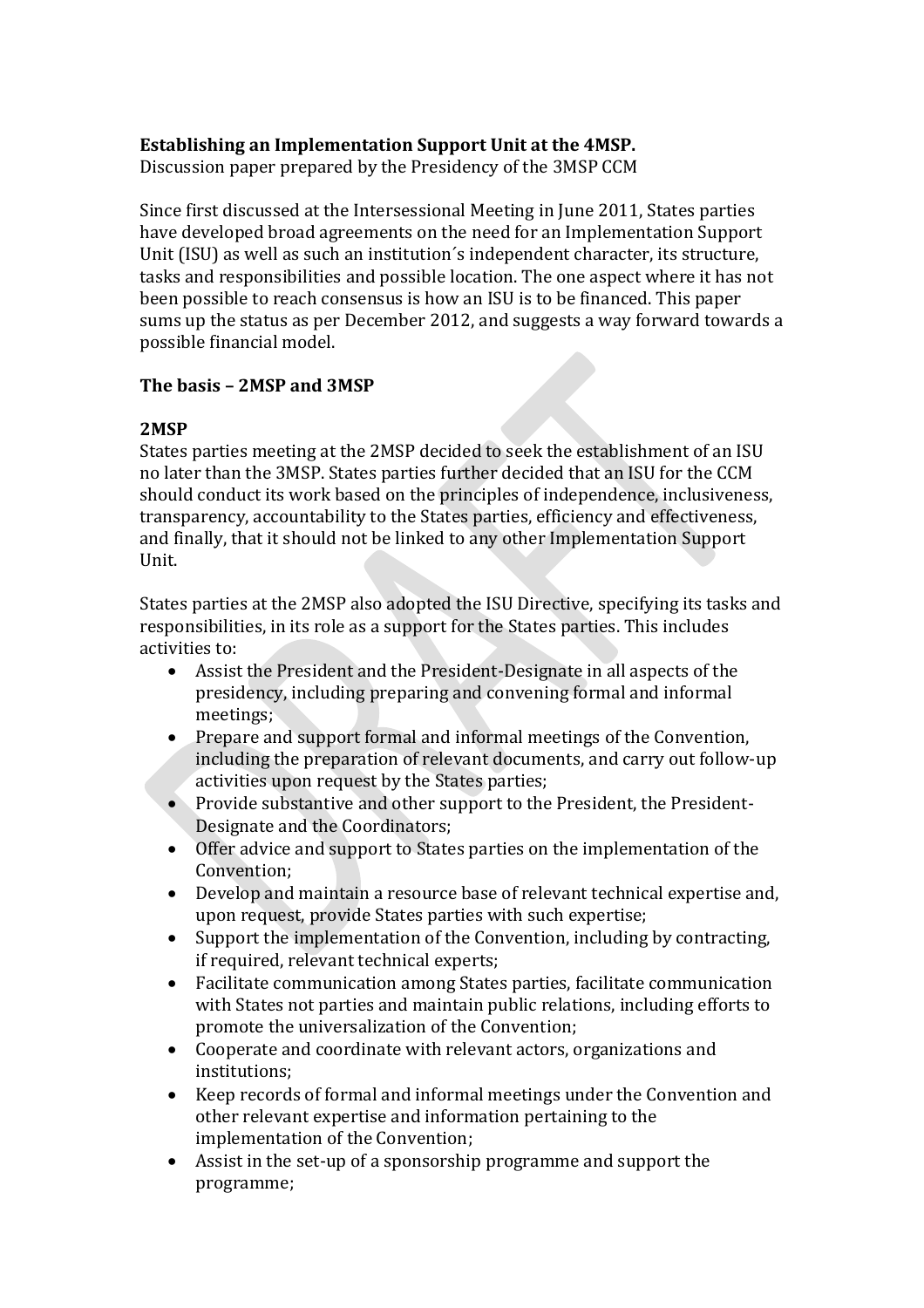To implement these decisions States parties mandated the 2MSP President to develop a funding model for the ISU, and to negotiate a hosting agreement with the Geneva International Centre for Humanitarian Demining, and present these as proposals to the 3MSP.

The 2MSP President carried out a series of open-ended and bilateral consultations under the mandate. On this basis, the 2MSP President presented a single, comprehensive paper, outlining the possible structure of the ISU and a financial model that combined predictability with flexibility. Despite considerable movement towards a common position on the funding model, the 2MSP President had to report to States parties at 3MSP that: *"…despite the progress achieved in the efforts to find a financing model to support the establishment of an ISU acceptable to all, there continues to be a gap between the many and various positions expressed" .* Thus the 3MSP was not in a position to decide on the establishment of an ISU.

#### **3MSP**

States parties meeting at the 3MSP therefore mandated the President to further negotiate, in consultation with the States parties, an agreement on the hosting of an Implementation Support Unit, as well as its establishment and a funding model, and present these proposals to States parties for approval. The Meeting further decided that negotiations should continue on the basis of those conducted under the mandate given to the President of the 2MSP with a view to establish an ISU as soon as possible and preferably no later than the 4MSP.

#### **Establishing an ISU at 4MSP**

In fulfilling the mandate given by States parties at the 3MSP, the President foresees the following steps.

To optimise the use of time the, the President will convene one informal consultation meeting for the States parties in the first half of February, and will present a suggestive model for the establishment and funding of an ISU there. The Coordinators for General Status and Operation of the Convention, Costa Rica and Zambia, will assist the President in this undertaking. Based on the discussions there, at potential follow-up rounds of consultations, and during the Intersessional Meeting, the President will develop a draft decision on the matter in time for the 4MSP. There will be no more open consultations after the Intersessional Meeting.

Parallel to this, the President will start negotiations with the GICHD on a hosting agreement for an ISU, in line with the relevant mandates. The President's aim is to present a draft agreement to States parties at the Intersessional meeting.

Subject to the support from States parties on these issues at the Intersessional Meeting, the President intends to present the 4MSP with the following recommendations: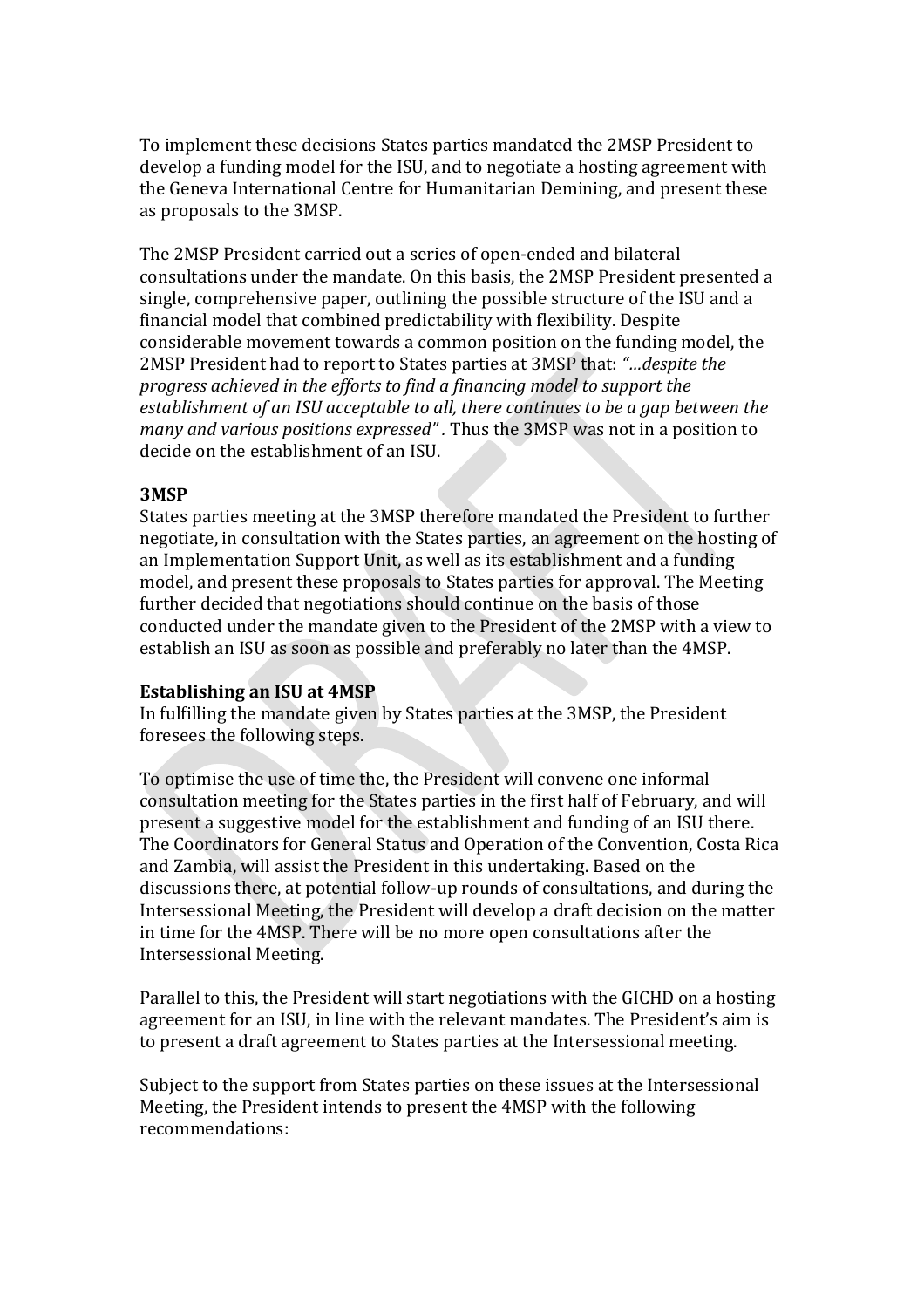- To review and if possible decide on the funding model for the ISU proposed by the 3MSP President.
- To review and if possible approve the hosting agreement proposed to the 4MSP by the 3MSP President
- To mandate the 4MSP President to start the process to identify and recruit the new ISU Director/Head of Unit. This process should be undertaken in consultation with the coordinators and taking into account the views of all States parties, in a transparent manner, and with a view to having the new Director/Head of Unit in place no later than 1 January 2014.
- To encourage all States parties to take the steps necessary to be in a position to provide support to the ISU as soon as the 2014 work-plan and budget is approved.
- To encourage those States parties in a position to do so to contribute to the initial core costs of the ISU until the 2014 budget is approved, and welcome the offer from the 3MSP President to guarantee the core initial costs in this period.
- To welcome the offer of in-kind contributions from Switzerland, ensuring adequate work-space for the ISU
- To agree that the first task for the Head of Unit is to develop a work plan and budget for 2014, in consultation with the President and the Coordinators, to be presented to States parties no later than the 2014 Intersessional meetings. To get in line with the decision-making procedure for the budget and work-plan as laid out in the ISU Directive, the ISU Director/Head of Unit will develop and present the draft work plan and budget for 2015 for approval at the 5MSP.

# **Organization of the ISU**

### **Structure and format**

States parties at the 2MSP envisioned the ISU as a lean and effective organization led by a Director, supported by a Specialist and an Assistant, and with the option to contract relevant technical expertise in support of tasks as needed, in accordance with its mandate. Subsequent consultations have indicated that the staffing may be reconsidered to comprise of an even leaner structure with the aim of effectively bringing down costs. For cost-saving purposes, the level of staff hired, and thus their titles, might also need to be up for discussion again. States parties might want to consider titling the head of the ISU "Head of Unit" instead of "Director". Nevertheless, such an ISU would need a basic infrastructure of adequate workspace for up to 4 persons (2-3 staff + occasional consultant, intern or similar) with workstations, printers, Internet access and related equipment and services, including storage space for publications etc. In addition to cover its own working space needs, the ISU should have access to adequate meeting rooms.

# **Location**

States parties agreed that the ISU should be located within the GICHD, and mandated the President to initiate negotiations with the aim to develop an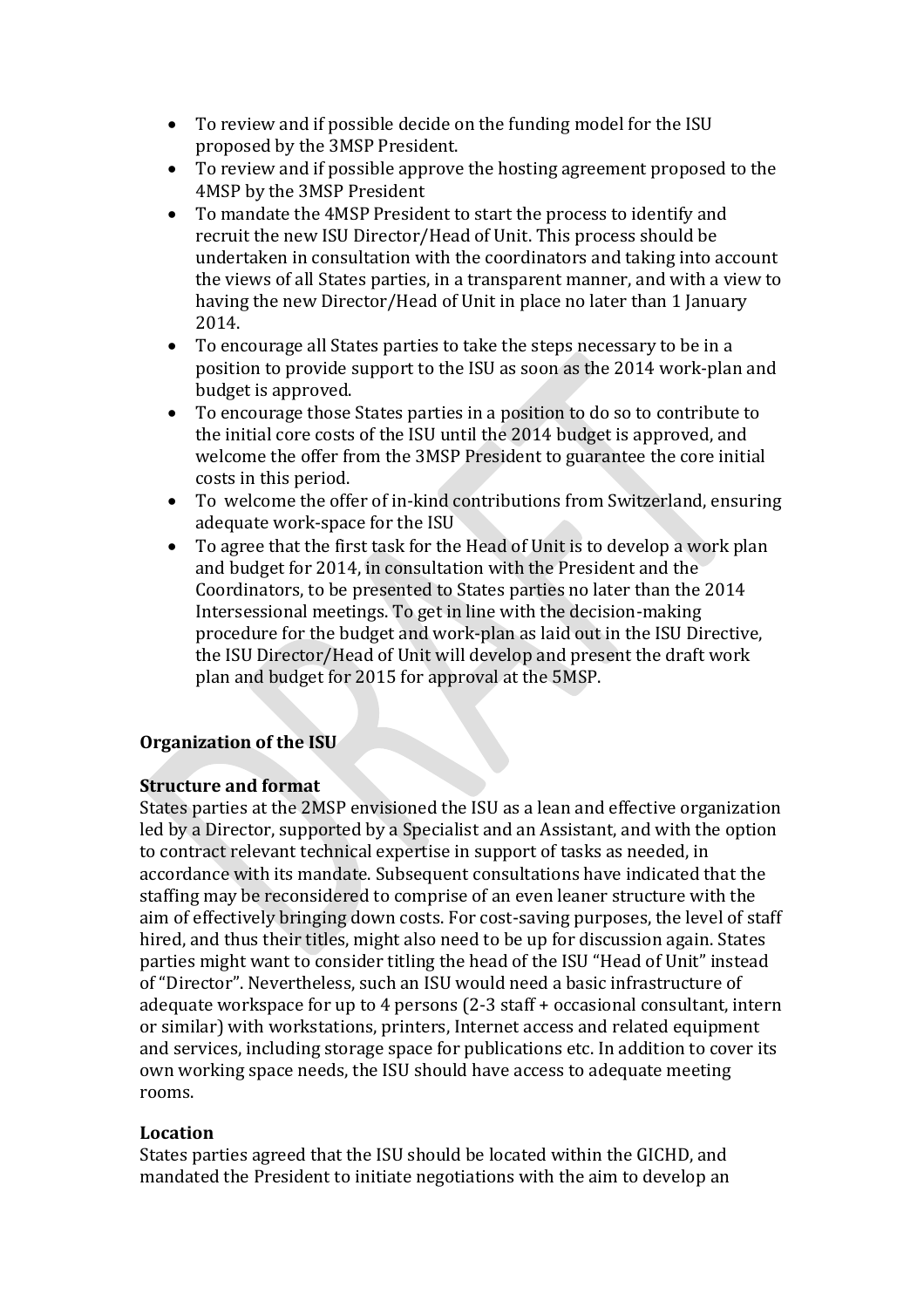agreement defining the hosting services and respective tasks and responsibilities. Switzerland has indicated that they will provide an in-kind contribution through the GICHD if the ISU is hosted there.

#### **ISU Funding model**

An ISU can only be established following agreement on a viable funding model. The consultations led by the 2MSP President did not conclude with one financial model accepted by all States parties.

### **Costs for MSPs – already covered via Article 14.1**

The annual contributions referred to above are distinct from the assessed contributions towards Meetings of States parties. The latter are presented as cost estimates at MSPs preceding the event the assessed contribution is meant to cover. The costs of MSPs are, in accordance with Article 14, paragraph 1 of the Convention, "borne by the States parties and States not party to this Convention participating therein" based on a cost-sharing procedure set out in the same article, and thus separate from the financing model for an ISU.

### **Budgetary framework**

It is difficult to develop a meaningful detailed cost breakdown for an institution that still is not established, but it is possible to indicate the minimal total budget frame needed. Core costs should include salaries and all costs related to the meaningful operation of the core ISU Staff (i.e. Director/Head of Unit, Specialist and a part-time Assistant), offices and working equipment and costs for preparing and implementing the Intersessional meetings. Other costs include sponsorship programmes to the MSPs and Intersessional Meetings, as well as other costs of the ISU, but these costs are not taken further into account in this paper.

To assist discussions, an indicative budget based on real figures obtained from GICHD is presented below. This budget would need adjustment in relation to anticipated activity level and associated staffing numbers. The staffing in this breakdown is: one Director/Head of Unit and one Specialist, both on full-time and one assistant on half-time.

The salaries of ISU staff follow the current (2013) GICHD salary scale, but the salary level of both the Director/Head of Unit and the Specialist has been downscaled as compared to earlier draft budgets, to accommodate to States parties' concerns of the costs related to salaries. Accordingly, the new budget has salary-related costs that are 36 668 CHF below the numbers figuring in former versions.

The budget presented here only covers core costs of an ISU, not costs related to a sponsorship program and its administration. The numbers are indicative only, and might be subject to change.